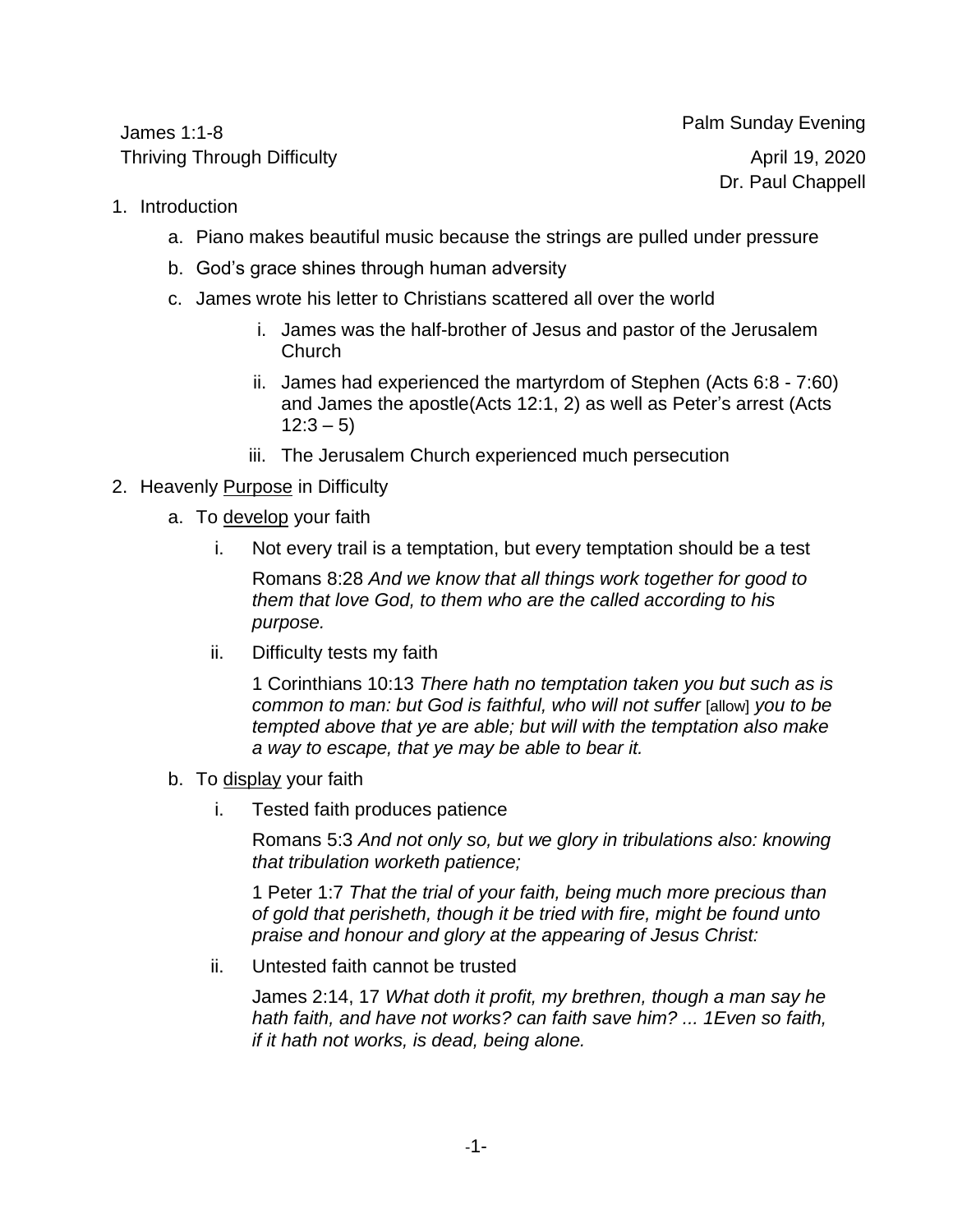- 3. Biblical Process Through Difficulty
	- a. Process of surrender
		- i. As God works with you through the difficulty, Christian yields to God James 4:10 *Humble yourselves in the sight of the Lord, and he shall lift you up.*
		- ii. Keep a humble spirit of surrender from your past, in your present, & for your future

1 Peter 5:6-7 *Humble yourselves therefore under the mighty hand of God, that he may exalt you in due time. Casting all your care upon him; for he careth for you.*

- b. Process of maturity
	- i. Tested faith produces patience (part of maturing process)

1 Peter 5:10 *But the God of all grace, who hath called us unto his eternal glory by Christ Jesus, after that ye have suffered a while, make you perfect, stablish* [firmly rooted]*, strengthen, settle you.*

ii. Pressure from life's problems brings me closer to God

2 Corinthians 12:9 *And he* [God] *said unto me* [Paul]*, My grace is sufficient for thee: for my strength is made perfect in weakness. Most gladly therefore will I rather glory in my infirmities* [sicknesses or handicapped]*, that the power of Christ may rest upon me.*

- iii. Better in tough times to be with God rather than have good times without God.
- 4. Revealed Product Through Difficulty
	- a. Wisdom for the asking
		- i. Ask God for wisdom

Matthew 7:7 *Ask, and it shall be given you; seek, and ye shall find; knock, and it shall be opened unto you:*

ii. But ask God in faith

Romans 4:20 *He* [Abraham] *staggered not at the promise of God through unbelief; but was strong in faith, giving glory to God;*

- b. Wisdom to be given
	- i. God will give you wisdom
	- ii. James 1:5 *If any of you lack wisdom, let him ask of God, that giveth to all men liberally* [generously]*, and upbraideth not* [won't scold you for asking]*; and it shall be given him.*